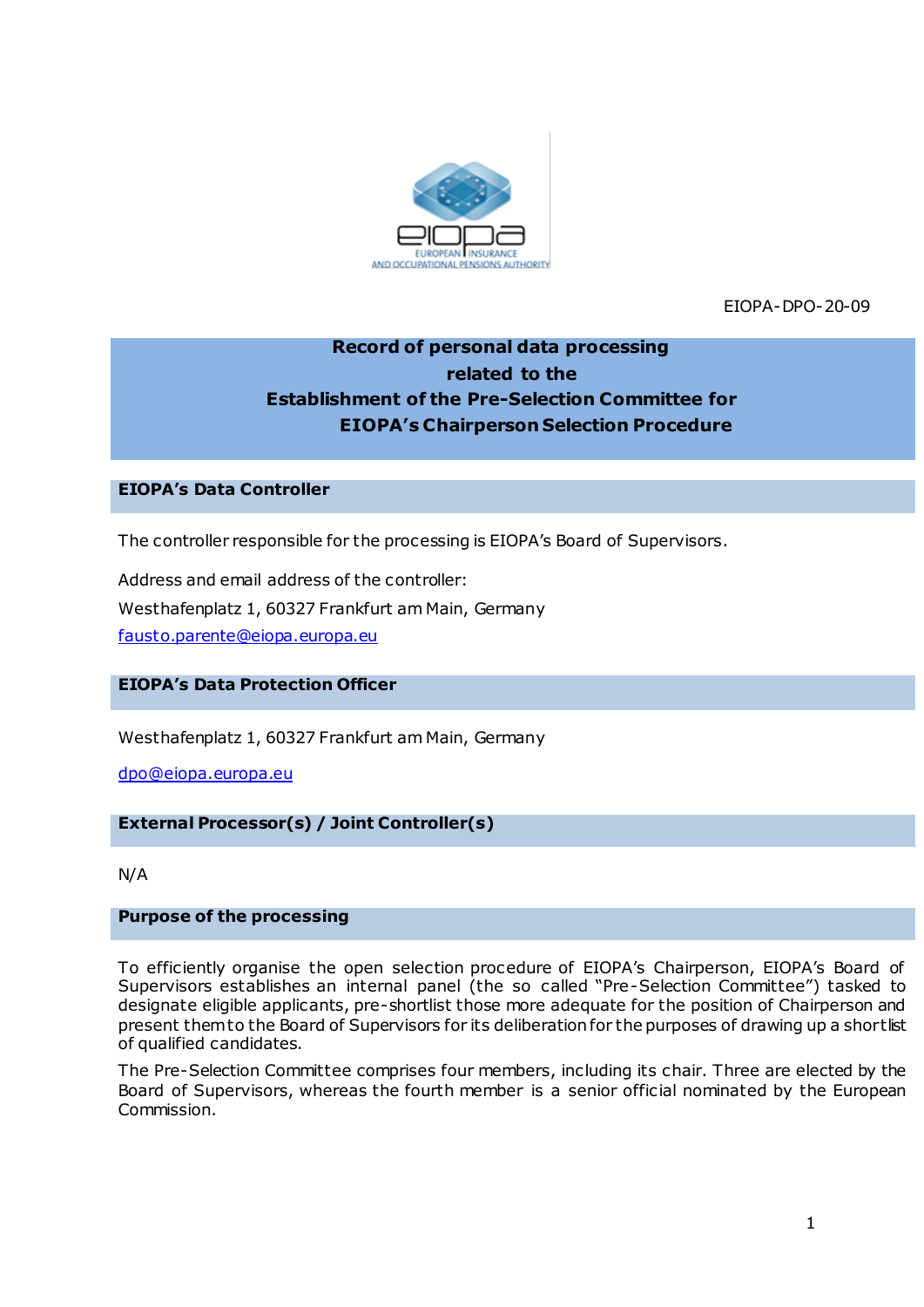The Board of Supervisors elects the three members of the Pre-Selection Committee from among its current Voting Members, Permanent Representatives, EEA, EFTA Members, and all their respective Alternates, as defined in the Rules of Procedure of the Board of Supervisors (Article  $1(1) - (3)$ ).

Indications of interest are notified to the Vice-Chairperson of EIOPA, who prescreens them with the assistance of designated EIOPA staff members, before disclosing the eligible candidacies to the Board of Supervisors in view of their election.

#### **Categories of data subjects & Personal data collected**

The personal data processed are the ones provided in the candidates' indication of interest (CV and motivation letter).

#### **Recipients of personal data**

- Data of all candidates are disclosed to:
	- EIOPA's Vice-Chairperson;
	- EIOPA's designated staff members (from the Legal team and the HR Unit);

- If appropriate, the Internal Audit Service, the European Ombudsman, the European Court of Justice, the European Data Protection Supervisor, and if relevant, the appropriate Appeal Body.

- Data of eligible candidates are also disclosed to:
- EIOPA's Board of Supervisors
- The first and last name of the appointed members of the Selection Committee, are published on EIOPA's webpage dedicated to the call for candidates of the open position of EIOPA's Chairperson.

# **Transfer of personal data to a third country or international organisation. If so, to which ones and with which safeguards?**

No personal data are sent to a third country or an international organisation in the context of this processing activity.

# **Retention period**

The data collected are kept for a period of five years after the appointment of the Chairperson.

The public information on EIOPA's website is deleted after the appointment of EIOPA's Chairperson.

In case of a legal challenge, the above dates shall be extended until two years after completion of all relevant proceedings.

# **Technical & organisational security measures taken**

Several technical and organisational measures have been adopted in order to ensure the optimum security of the documents and personal data collected. More precisely:

- Relevant documents are stored electronically and access to them is restricted.

# **Information on how to exercise data subject's rights**

Data subjects may exercise the data privacy rights provided in Articles 17 to 24 of the Regulation (EU) 1725/2018.